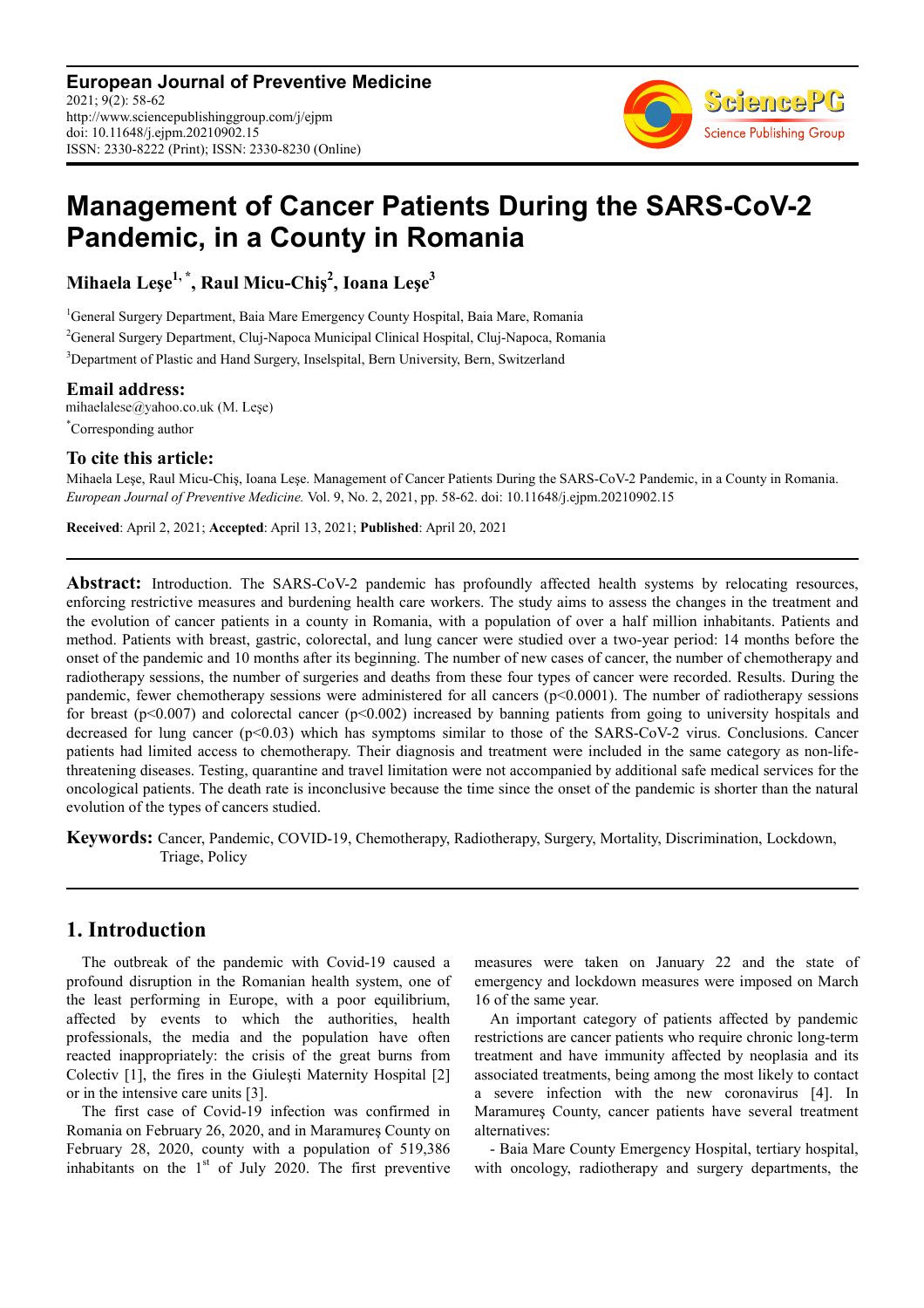main provider of health services for oncology patients in the county, with 990 beds,

a municipal hospital and a city hospital, with surgery wards and only the municipal hospital with oncology department,

two private medical centers with oncology departments,

in Cluj County, the university hospitals in Cluj Napoca, at a distance of 150 km, with oncology, radiotherapy and surgery services.

At the beginning of the pandemic, the authorities had contradictory reactions: The National Health Insurance House has given the possibility to the attending physicians to decide themselves whether to initiate, continue or stop the treatments for oncological patients, through an issues statement on March 23rd, 2020, but the next day, on March  $24<sup>th</sup>$ , the Order of the Minister of the Interior suspended all hospitalizations and non-emergency operations for a period of 14 days, although less than 800 cases were confirmed throughout the country. The media has contributed to the chaos with alarming news and repeated images with a strong emotional impact (e.g. ambulance carrying patients suspected of having coronavirus infection with a special isolation unit like a shuttle).

On the other hand, hospitalized cancer patients have an increased risk of developing nosocomial infection with COVID-19 [5], but the ESMO's recommendation is to test cancer patients and place them in facilities with 0 SARS-CoV-2 infection, so as not to interrupt treatment, depending on the economic resources and the pressure of the pandemic for each hospital [6].

Our study aims to compare the treatment of cancer patients before the pandemic, with their management after its onset and the impact that the state of emergency and alert had on the evolution of these patients in Maramureş County in Romania.

#### **2. Methods**

We conducted a retrospective study on the population of Maramureş County, located in northern Romania, which had on July  $1<sup>st</sup> 2020$  a number of 519,386 inhabitants. The study included patients with 4 types of cancer: breast, gastric, colorectal and lung. For gastric cancer, patients with esogastric junction cancer were also included in the study, colon

and rectal cancers were considered together, and lung cancers covered all cancers with this localization. The following data were registered in the period 1.01.2019 - 31.12.2020:

the number of new cases and deaths registered in the National Cancer Registry,

the number of chemotherapy and radiotherapy sessions, as well as the number of operations performed for each type of cancer, from the databases of the hospitals that performed these medical services: Baia Mare County Emergency Hospital, Sighetu Marmaţiei Municipal Hospital, Vişeu de Sus City Hospital and the two private medical centers. We did not consider immunotherapy sessions.

## **3. Data Analysis**

The data recorded monthly from two periods were compared: 1.01.2019 - 28.02.2020 (14 months) - pre-pandemic period and 1.03.2020 - 31.12.2020 (10 months) - pandemic period with COVID-19. Statistical analysis was performed with the following types of tests:

Unpaired t-test, when the distribution and variation (standard deviation) were normal in the two groups,

Unpaired t-test with Welch`s correction, when the distribution was normal but not the variation,

Mann-Whitney test, when the distribution was not normal.

Statistical significance was considered for  $p<0.05$ . Statistical analysis was performed using Graph Pad Prism 9 (Graph Pad Software Inc., La Jolla, CA, USA).

#### **4. Results**

The most common cancers registered between 1.01.2019 and 31.12.2020 were colorectal (361 patients), followed by lung (310 patients), breast (243 patients) and gastric (174 patients). Comparing the two time periods (prepandemic and pandemic) we found that in the pandemic months, there were fewer newly detected lung cancers (average 11.1 *vs.* 14.21), colorectal cancer (average 14.8 *vs.* 15.21) and gastric (mean 6.2 *vs.* 7.92) and more breast cancers (mean 10.8 *vs*. 9.64) compared to the months before the pandemic (Table 1). None of these comparisons had statistical significance, although the decrease in new cases of lung cancer approached this  $(p=0.0521)$ .

| <b>Type of cancer</b> | The months before the pandemic $(n=14)$ | Months after the pandemic began $(n=10)$ |      |
|-----------------------|-----------------------------------------|------------------------------------------|------|
| <b>Breast</b>         | $9.64 \ (\pm 1.98)$                     | $10.8 (\pm 3.96)$                        | 0.41 |
| Gastric               | $7.92 \ (\pm 3.52)$                     | $6.2 \ (\pm 2.57)$                       | 0.2  |
| Colorectal            | $15.21 (\pm 4.85)$                      | 14.8 $(\pm 4.1)$                         | 0.82 |
| Lung                  | 14.21 $(\pm 4.02)$                      | 11.1 $(\pm 3.07)$                        | 0.05 |

*Table 1. New cases of cancer recorded over 24 months expressed as mean±standard deviation.* 

During the pandemic, the number of chemotherapy sessions decreased statistically significantly, with p<0.0001, in all four cancers studied (Table 2).

The number of surgeries increased for gastric (mean 1.6 *vs.*

1), colorectal (mean 11.9 *vs.* 9.64) and lung (mean 0.2 *vs.* 0.14) cancers, and those for breast cancer decreased (3.4 *vs*. 4.78) in Maramureş County during the pandemic (Table 3), but without being statistically significant.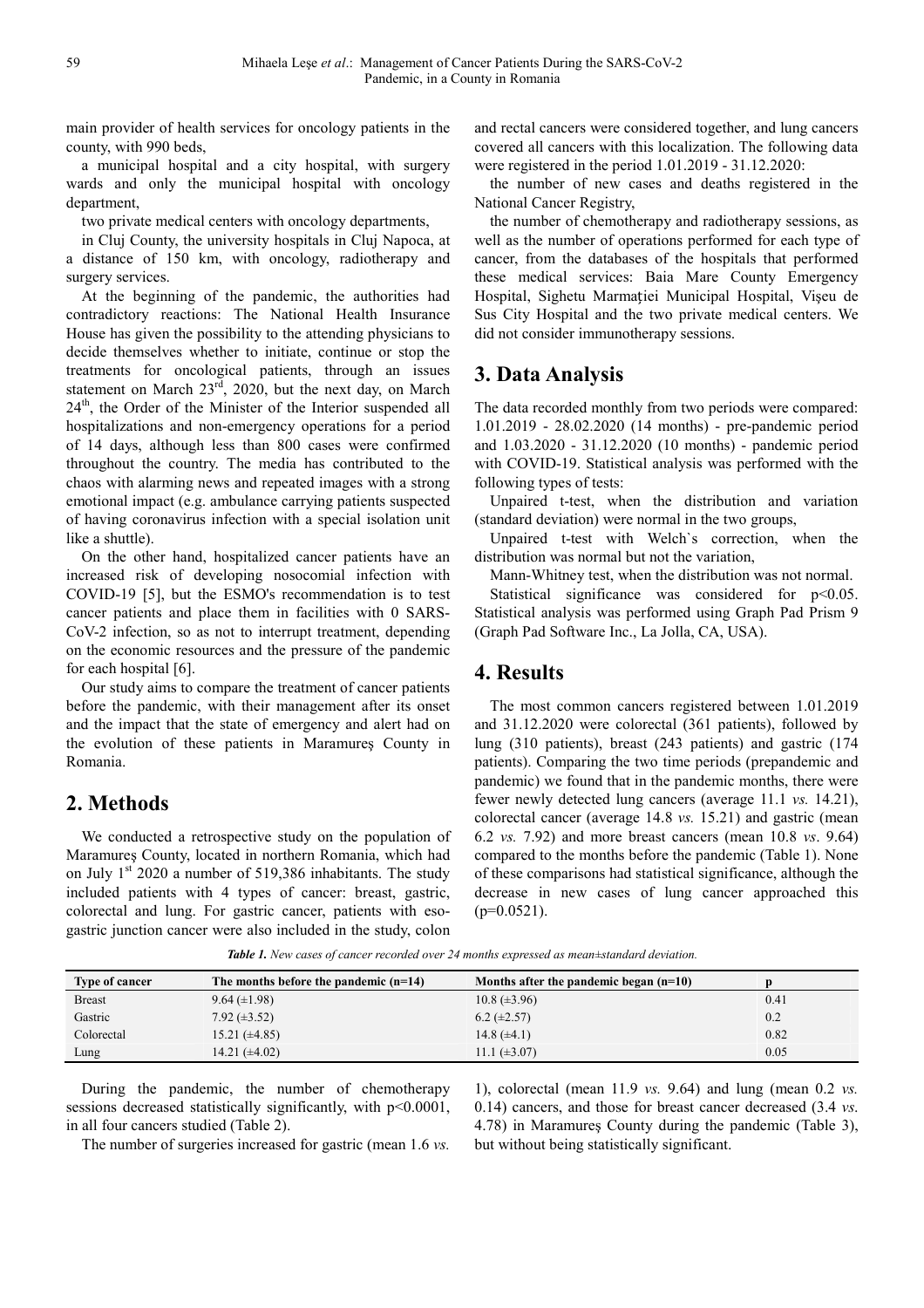| <b>Type of cancer</b> | The months before the pandemic $(n=14)$ | Months after the pandemic began $(n=10)$ |          |
|-----------------------|-----------------------------------------|------------------------------------------|----------|
| <b>Breast</b>         | $147.9 \ (\pm 13.32)$                   | $102.5 \ (\pm 17.28)$                    | < 0.0001 |
| Gastric               | $52.07 \ (\pm 6.08)$                    | $30.9 \ (\pm 10.09)$                     | < 0.0001 |
| Colorectal            | $154.5 \ (\pm 22.02)$                   | $108.2 \ (\pm 15.87)$                    | < 0.0001 |
| Lung                  | $120.5 \ (\pm 8.48)$                    | $92.8 \ (\pm 13.3)$                      | < 0.0001 |

*Table 2. Number of chemotherapy sessions recorded between 1.02.2019 - 31.12.2020, expressed as mean±standard deviation.* 

*Table 3. Number of operations performed before and during the pandemic, expressed as mean±standard deviation.* 

| <b>Type of cancer</b> | The months before the pandemic $(n=14)$ | Months after the pandemic began $(n=10)$ |       |
|-----------------------|-----------------------------------------|------------------------------------------|-------|
| <b>Breast</b>         | 4.78 $(\pm 2.54)$                       | $3.4 \ (\pm 1.83)$                       | 0.15  |
| Gastric               | $(\pm 1.03)$                            | $1.6 \ (\pm 1.57)$                       | 0.38  |
| Colorectal            | $9.64 \ (\pm 3.87)$                     | $11.9 \ (\pm 3.92)$                      | 0.13  |
| Lung                  | $0.14 \ (\pm 0.36)$                     | $0.2 \ (\pm 0.42)$                       | >0.99 |

The only radiotherapy laboratory in Maramureş County, equipped with a linear accelerator with 2 photon energies of 6, respectively 15 MV and a CT simulator for simulating treatment plans, has been operating since May 2019. The number of radiotherapy sessions (Table 4) increased

statistically significantly during the pandemic for breast (mean 147.2 *vs.* 69.07) and colorectal (mean 73.8 *vs.* 32.93) cancers and decreased for gastric cancers (mean 7.9 *vs.* 9.64) and pulmonary cancers (mean 15 *vs.* 28.5). For the latter, the decrease was statistically significant (p=0.03).

*Table 4. Number of radiotherapy sessions performed between 1.02.2019 - 31.12.2020, expressed as mean±standard deviation.* 

| Type of cancer | The months before the pandemic $(n=14)$ | Months after the pandemic began $(n=10)$ |       |
|----------------|-----------------------------------------|------------------------------------------|-------|
| <b>Breast</b>  | $69.07 \ (\pm 51.04)$                   | $147.2 \ (\pm 57.84)$                    | 0.007 |
| Gastric        | $9.64 (\pm 13.07)$                      | $7.9 \ (\pm 7.76)$                       | 0.93  |
| Colorectal     | $32.93 \ (\pm 32.93)$                   | $73.8 \ (\pm 73.8)$                      | 0.002 |
| Lung           | $28.5 \ (\pm 19.77)$                    | 15 $(\pm 8.43)$                          | 0.03  |

Deaths from breast, gastric, colorectal, and lung cancers are shown in Figure 1. None of the four cancers changed statistically significantly after the onset of the pandemic.

After the onset of the pandemic, there were more deaths from breast, stomach, colon and rectal cancer, but fewer from lung, as shown in Table 5.

*Table 5. Breast, gastric, colorectal and lung cancer deaths before and during the pandemic, expressed as mean±standard deviation.* 

| Type of cancer | The months before the pandemic $(n=14)$ | Months after the pandemic began $(n=10)$ |      |
|----------------|-----------------------------------------|------------------------------------------|------|
| <b>Breast</b>  | 5.5 $(\pm 2.68)$                        | $6.3 \ (\pm 2.35)$                       | 0.45 |
| Gastric        | 5.42 $(\pm 1.55)$                       | 5.8 $(\pm 2.09)$                         | 0.62 |
| Colorectal     | $9.85 \ (\pm 3.3)$                      | 11.5 $(\pm 3.59)$                        | 0.25 |
| Lung           | 13.71 $(\pm 2.58)$                      | 11.6 $(\pm 2.83)$                        | 0.21 |



*Figure 1. Deaths from cancer 1.01.2019-31.12.2020.* 

## **5. Discussion**

The COVID-19 pandemic has put pressure on all specialties that offer curative treatment to cancer patients in order to reduce consultations, hospitalizations and treatments: surgeons, oncologists and radiologists. The hospitals in Maramureş County are the lifeline for the patients who were treated during the pandemic in the university clinics in Cluj-Napoca, who did not receive them anymore for treatment. However, these specialties approached cancer patients differently. Admissions to oncology wards were made only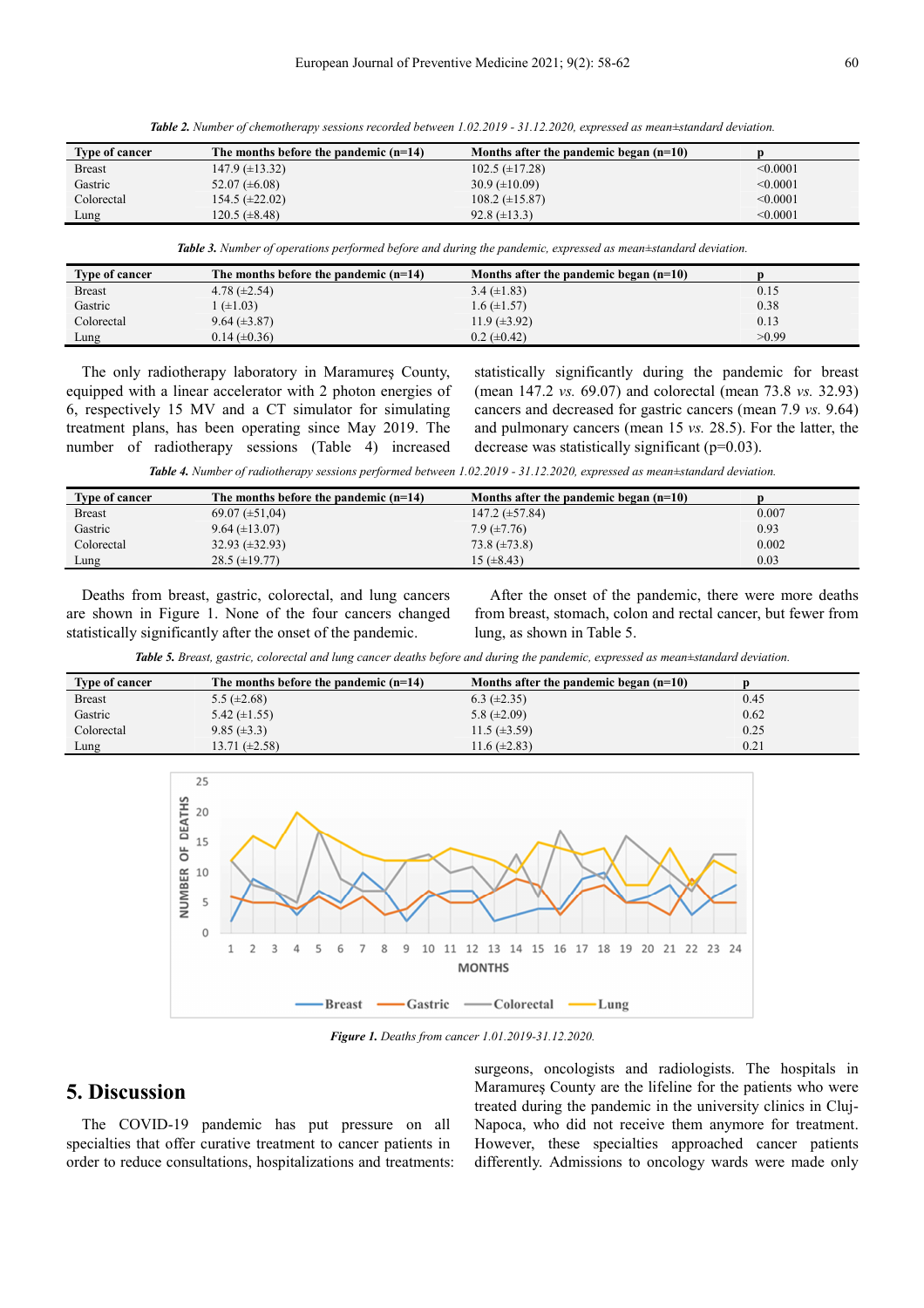after testing, if patients were negative, otherwise they had to wait 14 days for the quarantine to end in order to receive treatment in a clean oncology ward without COVID- 19. On the other hand, compliance with the spacing rules reduced the number of hospitalized patients by one third each month, in order to reduce the risk of infection in immunocompromised cancer patients [7]. The statistically significant decrease in the number of chemotherapy sessions for breast, gastric, colon, rectal and lung cancers  $(p<0.0001$  in all cases) was also due to the deployment of specialists from these departments to triage points and absences due to SARS-CoV-2 health workers` infections.

The surgeons' strategy was different. With the support of the authorities, a general surgery department was set up for the patients tested positive [8], and the rest of the surgery departments in the county remained operating for asymptomatic patients, who were not tested, but who underwent epidemiological triage. The number of breast cancer surgeries, which is closely linked to neoadjuvant cancer treatment, has also decreased during the pandemic. However, the number of operations for gastric, colorectal and lung cancer has increased, having as main cause the reduction of the possibility of patients moving to university centers during the pandemic. The decision to operate was an eclectic one, based on the decision of each surgeon, which varied from the operation of cancers only with complications, to the operation of all cancers, so as not to have a second pandemic of cancer deaths, due to delayed treatment [9]. The pandemic forced the deployment of surgery staff to cover the ward for positive patients and affected staff who were quarantined for 14 days when they became infected, but without hospitalizations and deaths. On the other hand, it was the decision of the patients to be hospitalized and to be operated, many of them postponing the presentation to the surgeon due to the fear of contamination in the hospital with new coronavirus.

The radiotherapy department of the Baia Mare Emergency Hospital received all the patients who needed this treatment, including those who could not go to university centers. The number of breast ( $p<0.007$ ) and colorectal ( $p<0.002$ ) cancer patients who were irradiated neoadjuvant or palliative during the pandemic increased statistically significantly. Palliative radiotherapy for gastric cancers decreased statistically insignificantly (p=0.93), as rapidly evolving head and neck tumors, hemorrhagic or compressive tumors were prioritized for radiotherapy [10]. Patients with gastric cancer were irradiated only to alleviate local symptoms: bleeding, pain, or obstruction [11]. Lung tumors received less radiological treatment during the pandemic months  $(p=0.03)$  due to the particularities [12] of this group of patients:

the worsening symptoms of lung cancer are similar to those of SARS-CoV-2 infection,

the radiological images of the lungs of these patients with pneumonia due to radiotherapy, chemotherapy or immunotherapy are similar to those suggestive of COVID-19 infection [13].

On the other hand, with respiratory symptoms, lung cancer patients avoided coming into contact with the hospital during the pandemic months.

Diagnosis of cancers during the COVID-19 pandemic decreased the number of newly registered cases due to restrictions imposed in family doctors' offices, outpatient clinics and hospitals [14, 15]. In our study, this decrease was recorded for gastric ( $p=0.20$ ), colorectal ( $p=0.82$ ) and lung ( $p=0.052$ ) cancers, but without reaching statistical significance, although it was close to it in lung cancers, probably due to diagnostic difficulties in patients with respiratory symptoms [12]. However, the number of newly registered breast cancers increased, without reaching statistical significance (p=0.41), although in Romania there are no screening programs for breast cancer. CT studies for the diagnosis of SARS-CoV-2 pneumonia incidentally found macro calcifications and tumor masses in the breasts [16], which therefore increased the number of newly registered cases.

Although statistically insignificant, mortality increased in pandemic months for breast ( $p=0.45$ ), gastric ( $p=0.62$ ) and colorectal (p=0.25) cancers probably due to delayed diagnosis and specific treatment, with the rules imposed by the pandemic [17, 18]. It is likely that this increase will reach statistical significance in the coming months, when the natural history of these cancers will bring them to an end, and the delay in treatment will have the expected negative effect.

The number of chemotherapy sessions was lower in the pandemic months mostly due to the fact that only patients which tested negative or the ones that had negative tests after being positive underwent treatment. The same restrictions could also be the reason why the number of deaths increased for breast, gastric and colorectal cancers during the pandemic. However, the authorities and hospitals in Maramureş County did not create oncology wards for COVID-19 positive patients, as they set up a surgery ward for them. Admission of patients tested positive in the oncology department was prohibited to limit the nosocomial spread of the virus and contamination of health workers [19, 20].

On the other hand, only the spread of the virus through saliva droplets has been documented, its persistence in air being uncertain [21, 22]. This means that the isolation of asymptomatic positive COVID-19 patients in each hospital ward, in compliance with hygiene measures (wearing masks, personal protective equipment - PPE, hand hygiene, etc.), would have possibly been sufficient to prevent nosocomial infections and would have allowed the administration of oncological treatments in a non-discriminatory manner.

# **6. Conclusion**

The evolution of patients with breast, gastric, colorectal and lung cancer in Maramureş County has been modified by the appearance of the pandemic and the imposition of related safety measures, but the long-term results of the treatment of these patients will probably be in the future even more affected than in the first 10 months of pandemic studied.

The pandemic affected both patients and staff. The oncologic patients were not only discriminated, with priority being granted to SARS-Co-V-2-infected patients, but they also had to suffer due to the lack of infrastructure necessary